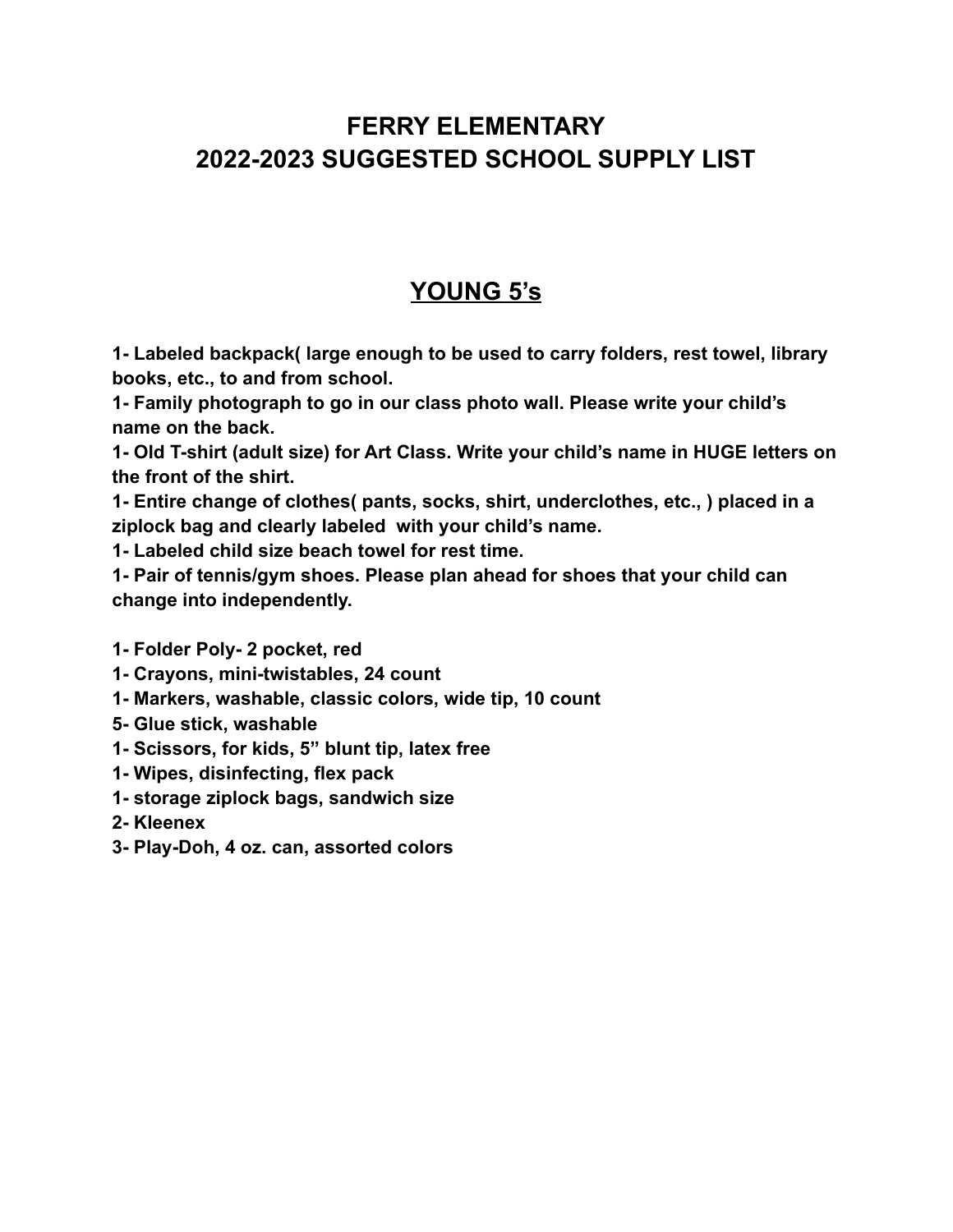## **KINDERGARTEN**

**1- Family photograph to go on our class photo wall. Please write your child's name on the back.**

**1- Old T-shirt (adult size) for Art Class. Write your child's name in HUGE letters on the front of the shirt.**

**1- Entire change of clothes( pants, socks, shirt, underclothes, etc., ) placed in a ziplock bag and clearly labeled with your child's name.**

**1- Pair of tennis/gym shoes. Please plan ahead for shoes that your child can change into independently.**

**1 Index cards, wirebound 3x5, ruled 50 count**

- **1 Storage bags quart size**
- **1 Storage bags Gallon size**
- **1 Kleenex box**
- **3 Paper towel rolls**
- **2 Clorox wipes, disinfecting**
- **1 Hand sanitizer**
- **1 Folder, Poly 2 pocket, w/prong Red**
- **1 Binder, 3 ring, Heavy duty front view, 1" white**

**1 Pencil box 8.25 x 5.25**

**20 Large Glue sticks, washable, dries clear**

- **3 dozen Pencils #2, sharpened, latex free**
- **4 Crayon boxes, tuck box 24 count**
- **1 Crayon, Mini-twistables, 24 count**

**1 Markers, washable, classic colors, wide, tip 8 count**

**2 Dry erase markers, chisel tip, low odor, Black**

- **2 Highlighter, chisel tip, yellow w/pkt. Clip**
- **1 Scissors for kids, 5" blunt tip, latex free**
- **1 Paint set, watercolor, washable, 16 colors w/brush**
- **2 Erasers, large pink**
- **4 Play-Doh, 4 oz. can, assorted colors**
- **1 Headphones, stereo w/ear cushion**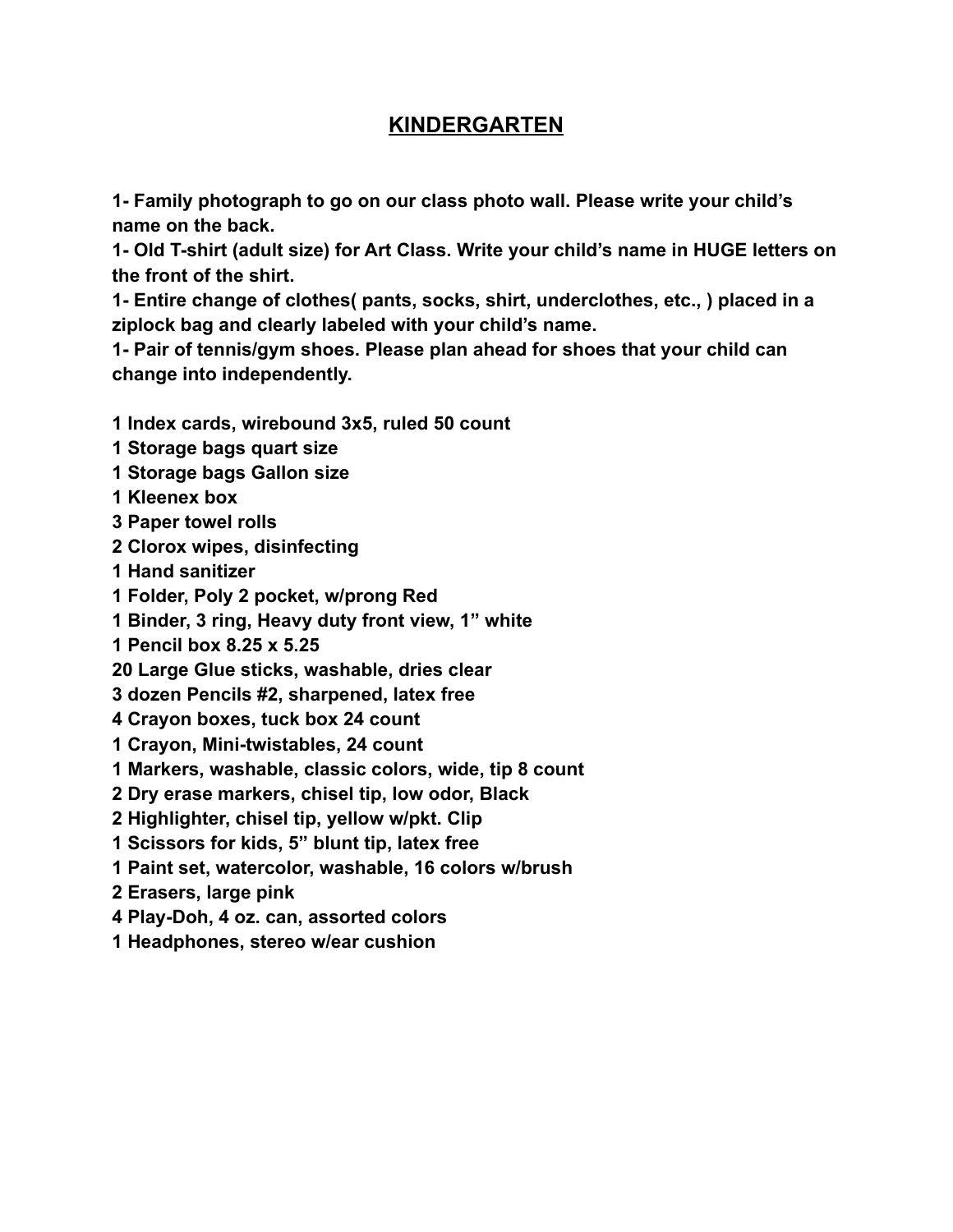## **FIRST GRADE**

**1- Entire change of clothes( pants, socks, shirt, underclothes, etc., ) placed in a ziplock bag and clearly labeled with your child's name.**

**1 - Art shirt w/student name labeled**

**1 Marble Composition Book**

**1 White Binder 1 inch-3 ring, w/view heavy duty**

**1 Hand sanitizer**

**1 Paint set, watercolor, washable 8 colors w/brush**

**3 Pack of Post-It notes 3x3 yellow**

**3 Dozen #2 pencils, sharpened, latex free**

**1 Highlighter, chisel tip, yellow w/pkt. Clip**

**3 Dry erase markers, chisel tip, low odor, Black**

**1 Storage bags, quart size**

**1 Storage bags, gallon size**

**1 Pencil box, Plastic 8 x 5**

**2 Playdoh, 4 oz. can, assorted colors**

**3 Large glue sticks, washable, clear**

**2 Kleenex boxes**

**1 Set of Poly folders, w/prongs, red, blue, yellow**

**3 Boxes of Crayons, tuck box 24 count**

**1 Marker, washable, classic colors, fine tip, 8-count**

**1 Scissors for kids, 5"-blunt tip, latex free**

**1 Large pink eraser**

**2 Disinfecting Wipes, flex pack**

**1 Headphones stereo w/ear cushion**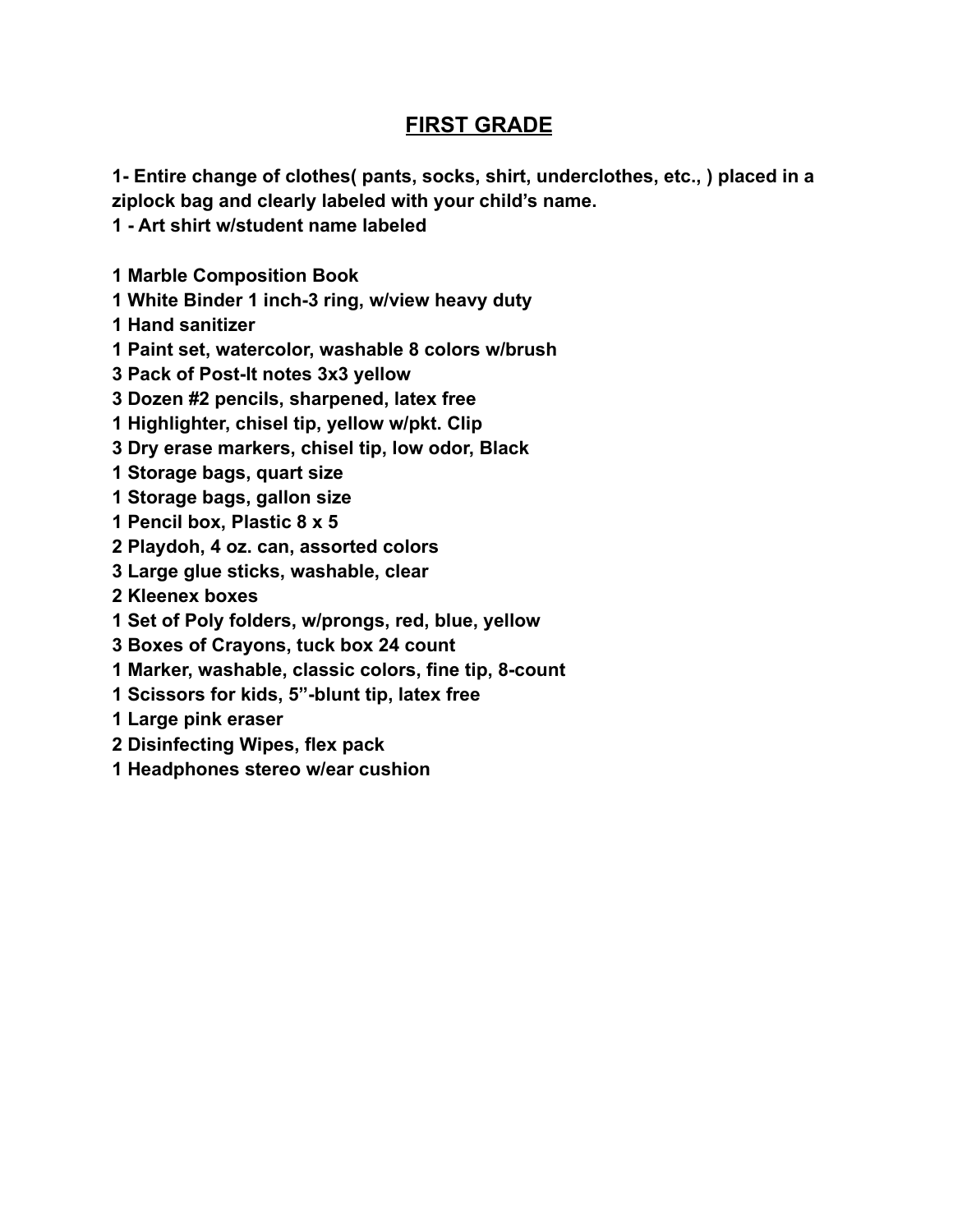## **SECOND GRADE**

**1- Entire change of clothes( pants, socks, shirt, underclothes, etc., ) placed in a ziplock bag and clearly labeled with your child's name.**

**1 - Art shirt w/student name labeled**

**1 Hand sanitizer**

**1 Binder 3 ring, heavy duty, view, 1" inch, white**

**6 Glue sticks, washable, clear**

**1 Disinfecting wipes, bleach free**

**3 Post-it notes 3 x 5, yellow**

**1 Highlighter, chisel tip, yellow w/pkt. Clip**

**1 Pencil box 8 x 5**

**2 Dozen #2 pencils, sharpened, latex free**

**1 Scissors, 5" blunt tip, latex free**

**2 Box crayons, tuck box 24 count**

**1 Markers, washable, classic colors, fine tip 8-count**

**4 Dry Erase markers, chisel tip, low odor, black**

**1 Headphones, stereo w/ear cushion**

**1 Storage bag Quart size**

**1 Storage Bag Gallon size**

**1 Poly folders w/prongs, red, blue, yellow**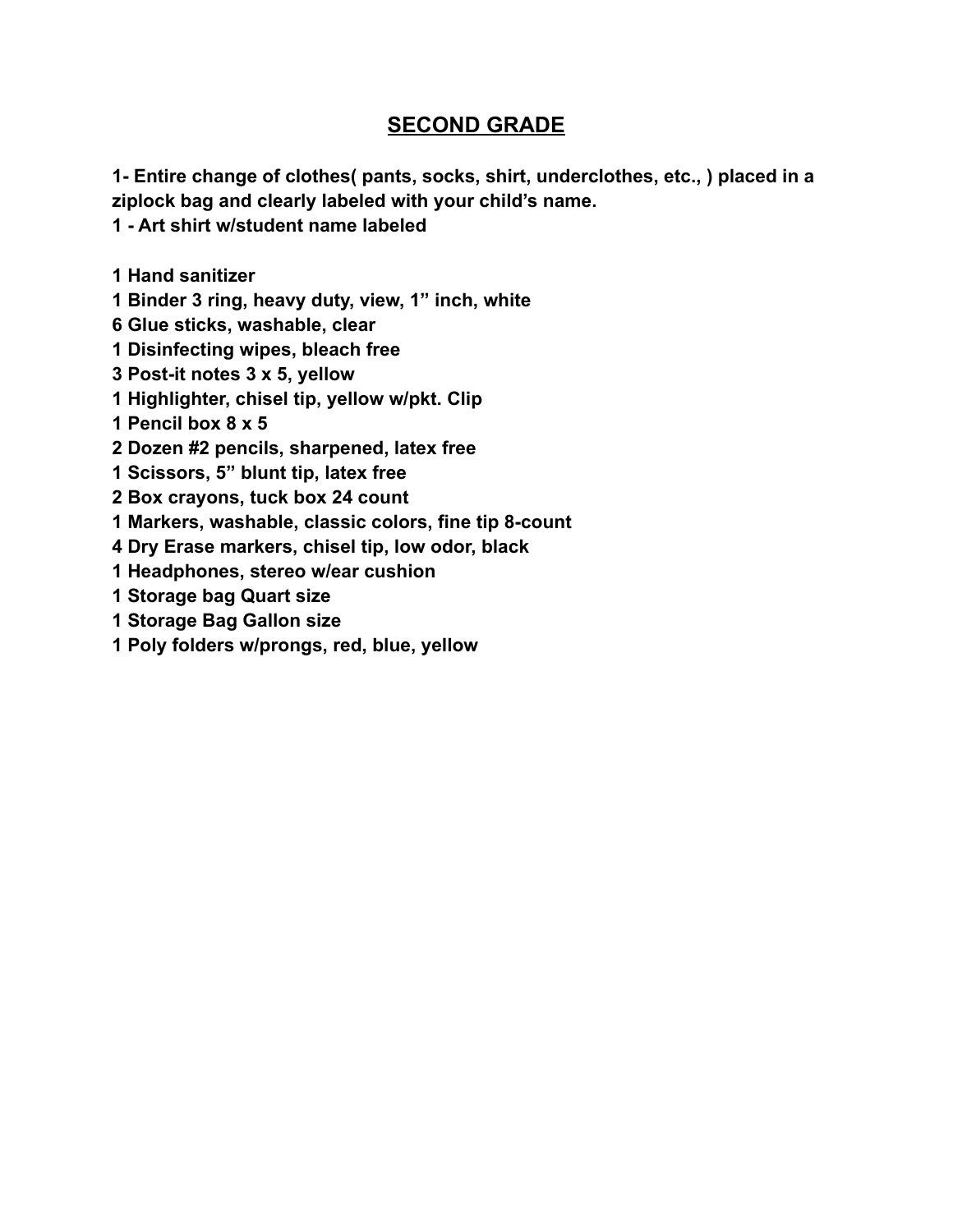## **THIRD GRADE**

**1- Entire change of clothes( pants, socks, shirt, underclothes, etc., ) placed in a ziplock bag and clearly labeled with your child's name.**

**1 Pack of erasers, pencil cap, latex free 1 Pencils colored, 7" sharpened, 12 set 2 Highlighter, chisel tip, yellow, w/pkt clip 1 Calculator, TI-108, 8 digit - solar 2 Glue sticks, washable, clear 1 Notebook, 1 Sub, WR, Perf, 70 ct., Asst. 1 Crayons, tuck box, 24 count 2 Dozen Pencils #2, sharpened, latex free 1 Markers, washable, fine tip, 8 set 4 Ticonderoga, Checking Red Pencil 1 Pencil box 8 x 5 1 Scissors, 5", pointed tip, latex free 1 Ruler, 12", plastic, Inch & cm, center holes 2 Large Pink erasers, latex free 1 Tape, invisible,w/dispenser, 3 Dry erase markers, chisel tip, low odor, Black 2 Stick on Notes 3 x 3, yellow 1 Wipes, disinfect, bleach free 1 Wipes, baby w/aloe tub 1 Hand sanitizer, antibacterial 2 Kleenex boxes 1 Folders w/prongs, 4 pk. Blue, red, yellow, green 1 Folder, 2 pocket Orange 1 Folder, take home, Poly, View 1 Head phones, w/ear cushions**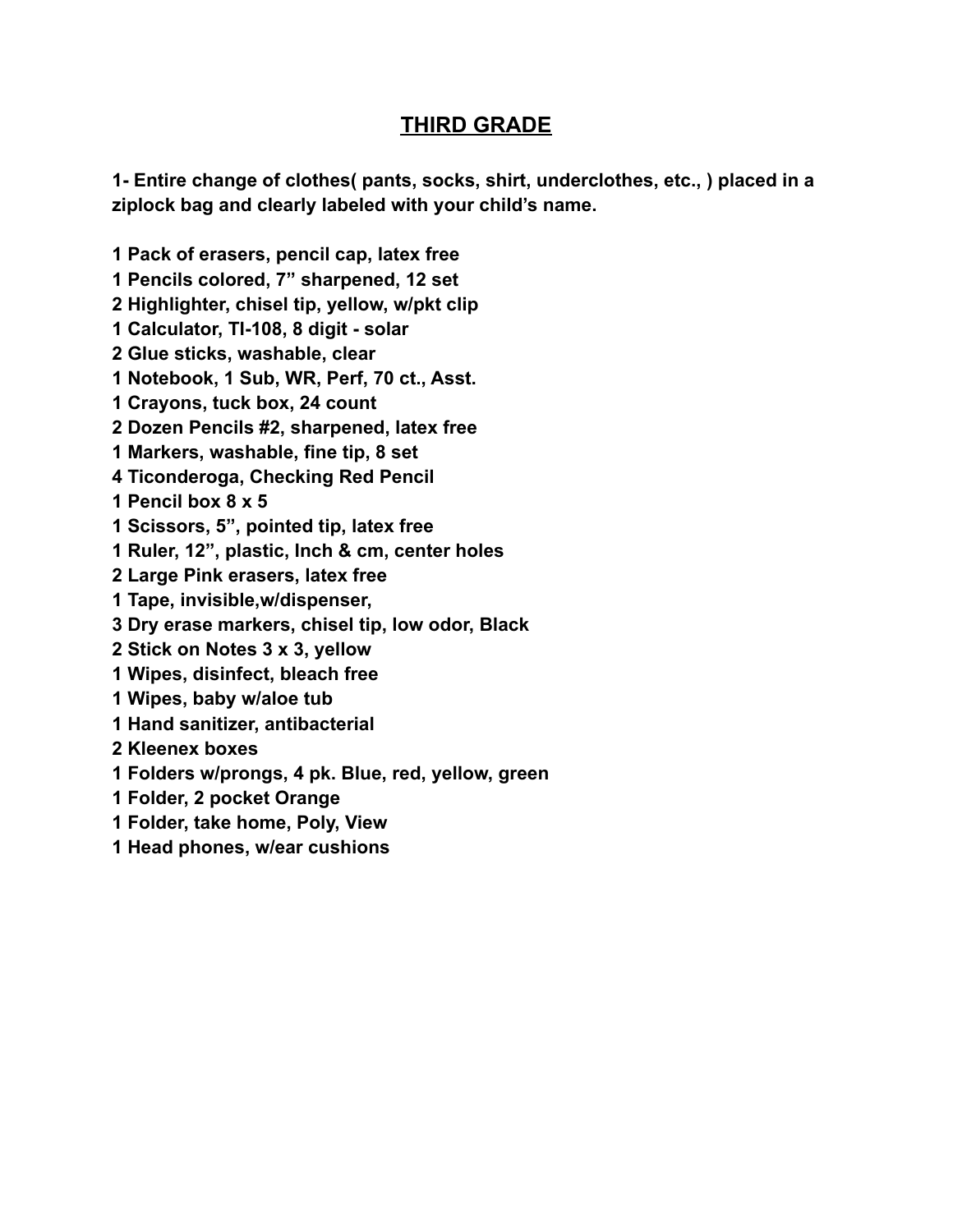## **THIRD-FOURTH MAGNET**

**1- Entire change of clothes( pants, socks, shirt, underclothes, etc., ) placed in a ziplock bag and clearly labeled with your child's name.**

**1 Protractor**

- **1 Calculator TI-20 or 30**
- **1 Post it notes**
- **2 Yellow highlighters**
- **1 Scissors pointed tip**
- **1 Disinfecting wipes**
- **3 Glue Sticks**
- **1 Pencil case (box or zipper)**
- **2 Spiral notebooks any color**
- **1 Sharpened colored pencils 12 count**
- **1 Markers, washable fine tip**
- **1 Compass w/pencil, plastic**
- **3 Folders duo w/pockets, w/prong**
- **1 Mini stapler w/staples**
- **1 Dozen pencils sharpened**
- **1 Ruler 12" w/inches & cm**
- **1 Kleenex box**
- **1 Head phones w/ear cushions**

**\*Mr. Fisher will be purchasing take home folder/pouches**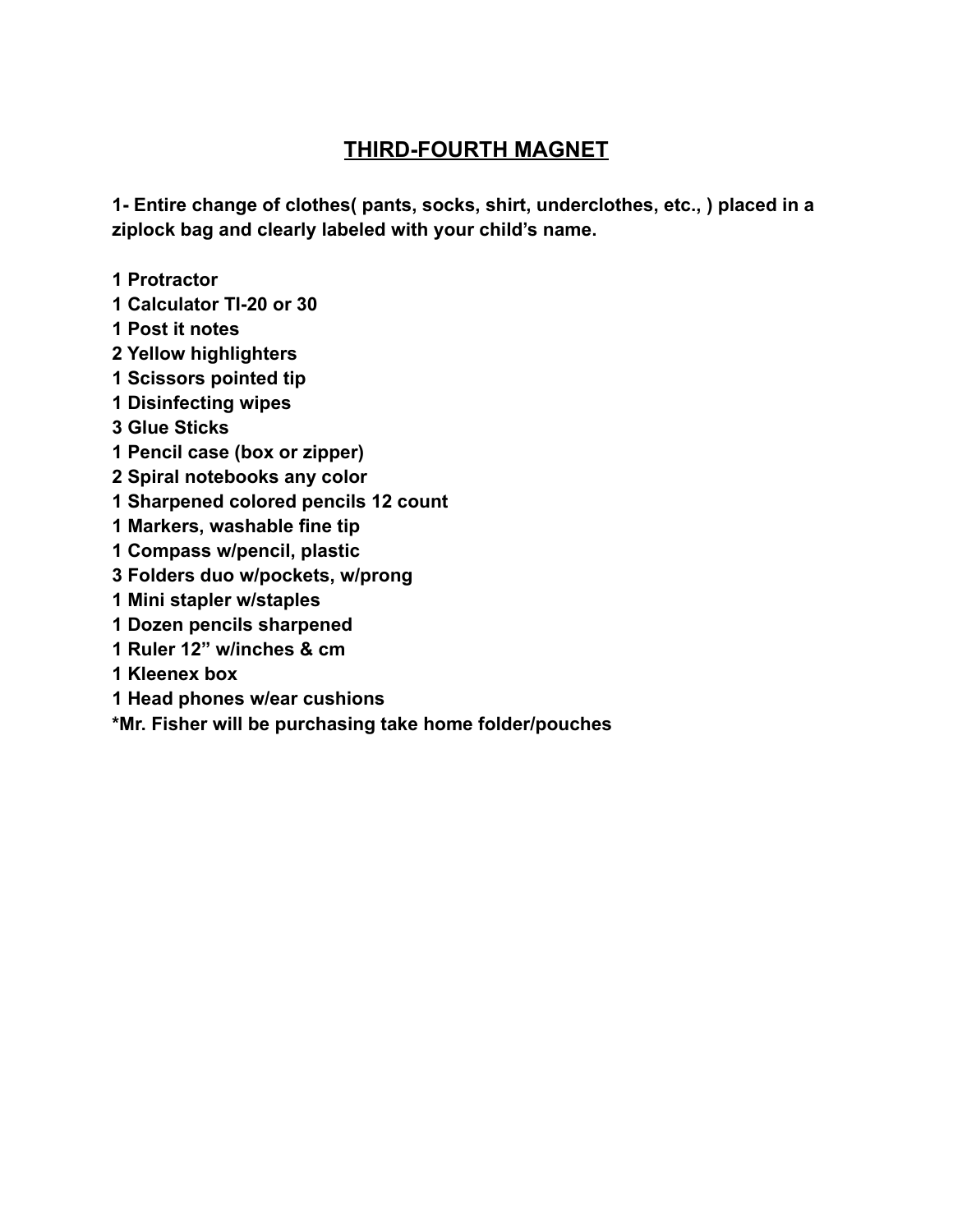## **FOURTH GRADE**

**1- Entire change of clothes( pants, socks, shirt, underclothes, etc., ) placed in a ziplock bag and clearly labeled with your child's name.**

**1 Markers washables, fine tip 8 count**

**1 Binder, 3 ring, heavy duty w/view, 1 ½ inch, White**

**1 Composition book, marble cover, WR, 100 sheets, Black**

**1 Notebook, 1 Subject, WR, Perf., 70 count**

**1 Mouse, desktop, optical, scrolling wheel, USB, black**

**1 Sharpener, pencil & crayon, DDB barrel, canister**

**1 Ruler, 12" inch & cm, plastic, center holes**

**2 Dry erase markers, chisel tip, low odor, black**

**2 Wipes, antibacterial**

**1 Dividers, 3 ring, Poly, 5-tab, 10 pockets 11 x 8.5 "**

**2 Kleenex boxes**

**1 Eraser, pencil cap, latex free 12 pack**

**2 Dozen pencils #2, sharpened, latex free**

**1 Scissors 7", pointed tip, latex free**

**1 Markers, washable, classic colors, wide tip 8 count**

**1 Highlighter, chisel tip, yellow w/pkt clip**

**1 Pencil box 8 x 5**

**3 Glue stick, washable, clear**

**1 Pencils, colored 7", sharpened 12 count**

**2 Hand sanitizer antibacterial , gel pump**

**1 Filler paper, wide ruled 10.5 x 8 , 100 pack**

**2 Boxes crayons, tuck box, 24 count**

**1 Eraser, large pink, latex free**

**1 Headphones(compatible w/chromebooks) wear cushions**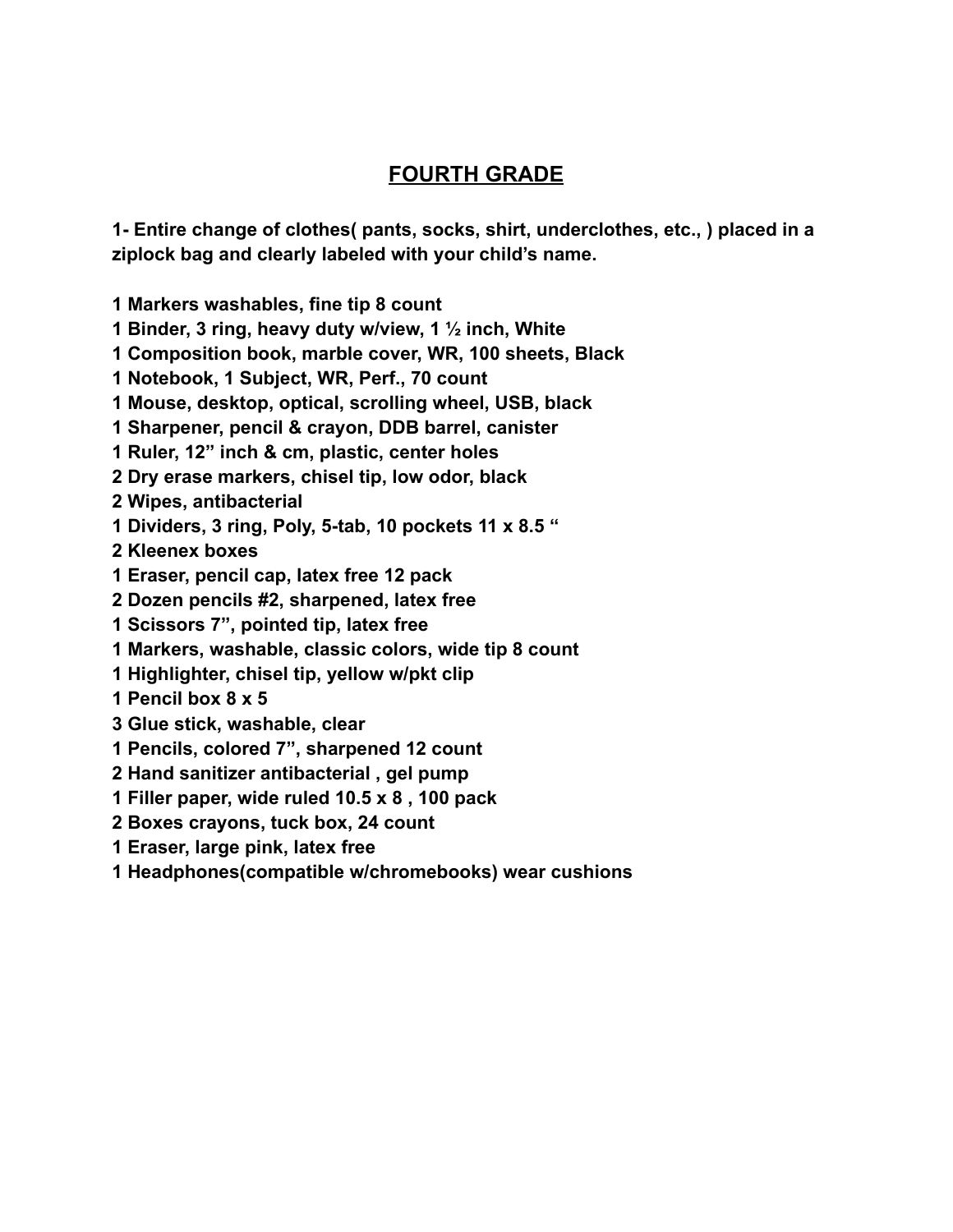## **RESOURCE ROOM**

 **Glue sticks Crayon box 24 count Boxes, Pencils - sharpened #2 Box Blue Expo Box Black Expo Large display spiro with lines Binders 1 inch Headphone w/ ear cushions 1 Mouse Pack pencil erasers, pencil cap Boxes ziplock bags - 1 gallon size, 1 sandwich size**

## **ASD Room**

**2- Entire change of clothes( pants, socks, shirt, underclothes, etc., ) placed in a ziplock bag and clearly labeled with your child's name.**

**1 Box Crayons, 24 count, twistables, primary colors**

**1 Pack of large glue sticks, washable, clear**

**2 Disinfecting wipes tub**

**2 Kleenex boxes**

- **3 cans of Playdoh, assorted colors**
- **1 Box each plastic fork, spoons, knives**
- **1 Ziplock bags sandwich size**
- **1 Ziplock bags gallon size**
- **1 Ziplock bags snack size**
- **1 Binder, white,3 ring 1 inch w/ front view and pockets**
- **2 Folders w/pockets w/prongs, 1 red, 1 green**
- **1 Dry erase markers, low odor, fine tip**
- **1 Ream of white cardstock**
- **1 Box Mr. Clean magic erasers**

**Please provide 2 snacks & 2 drinks for your child per day**

#### **Caroline Lane's Classroom - MOCI ( Gr 3- Gr.4)**